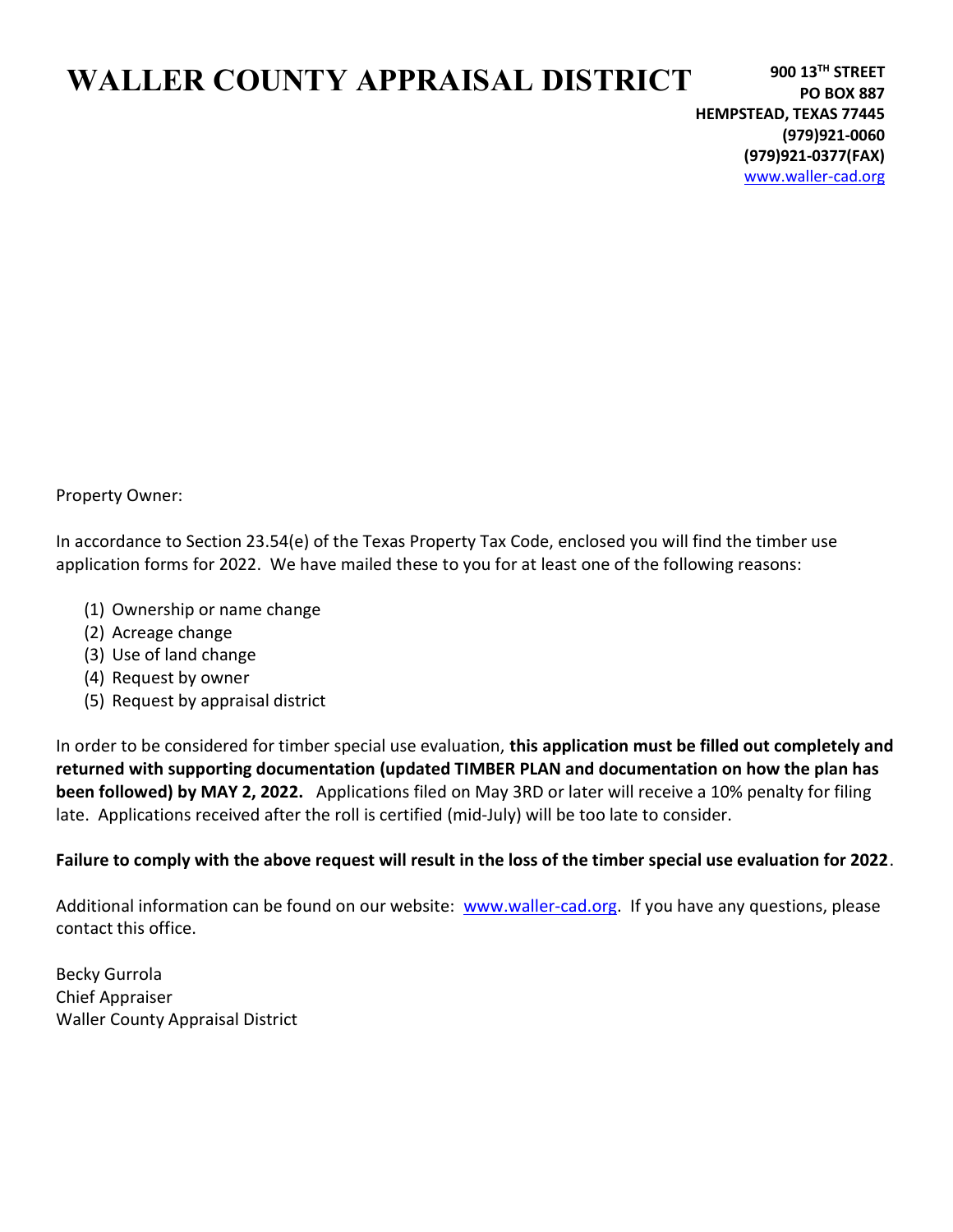### WALLER COUNTY APPRAISAL DISTRICT APPLICATION YEAR: 2022

PO BOX 887 900 13TH ST HEMPSTEAD, TEXAS 77445 (979)921-0060 (voice) (979)921-0377 (fax) www.waller-cad.org

### APPLICATION FOR OPEN-SPACE LAND (1-d-1 TIMBER LAND)

#### IMPORTANT INFORMATION FOR APPLICANTS

timber and forest products based on its capacity to produce these products. Land qualifies for special appraisal (timber appraisal) if it is currently and actively devoted principally to production of timber or forest products and has been used to produce timber or forest products or for an agricultural use as defined in Tax Texas Constitution, Article VIII, Section 1-d-1, and Tax Code Chapter 23, Subchapter E, provide for appraisal of open-space land devoted principally to producing Code Chapter 23, Subchapters C and D, for five of the preceding seven years. The land must also be used for timber production to the degree of intensity generally accepted in the area. The value of the land is based on the average net income that would have been earned over the preceding five years. The net income is based on the land's potential average annual growth, stumpage prices obtained from sources listed in Tax Code Section 23.71(2) and reasonable management costs. you If you have questions on completing this application or on the information concerning additional taxes and penalties created by a change of use of the land, may consult the Comptroller's Manual for the Appraisal of Timberland and your appraisal district staff. The manual may be found on the Comptroller's website. You must complete this application in full and file it with the chief appraiser before May 1 of the year you are applying for timber appraisal. To be accepted, this form must contain information necessary to determine the validity of the claim. If your application is approved, you do not need to file again in later years unless the chief appraiser requests a new application. The chief appraiser may disapprove the application and request additional information. The chief appraiser may deny the application and you may protest that determination to the county appraisal review board in a timely manner. If the chief appraiser requests additional information from an applicant, the information must be furnished within 30 days after the date of the request, or the application is denied. For good cause shown, the chief appraiser may extend the deadline for furnishing the information by written order for a single 15-day period. You may file a late application up to midnight the day before the appraisal review board approves appraisal records for the year which usually occurs in July. If you file a late application and your application is approved, you must pay a penalty equal to 10 percent of the difference between the amount of tax imposed on the property and the amount that would be imposed if the property were taxed at market value.

#### OTHER IMPORTANT INFORMATION

If the initial application form does not contain all the information needed to determine whether property qualifies, the chief appraiser may request additional information. The chief appraiser may request only additional information that is necessary to determine whether the land qualifies for timber appraisal. You must notify the chief appraiser in writing if you: stop using your property for timber production (e.g., you voluntarily decide to stop actively managing the land to produce income); change the category of your use (e.g., you change from growing timber to grazing cattle);or if you begin using your land for something other than agriculture (e.g., you build a shopping center on most of your land). You must deliver this notice no later than the April 30 following the change in use or eligibility.

#### PENALTIES

If your land receives timber appraisal and you fail to notify the chief appraiser of a change in use, you may be required to pay a penalty. You will be required to pay a substantial additional tax plus interest (a rollback tax) if you stop using all or part of the property for timber production or agriculture.

Step 1: State The Year for Which You Seek Timber Land Appraisal

# \_\_\_\_\_2022\_\_\_\_\_\_\_\_\_\_\_\_\_\_\_

State the year for which you seek Timber Land Appraisal

Step 2: Provide the Name and Mailing Address of Property Owner

Phone (area code and number)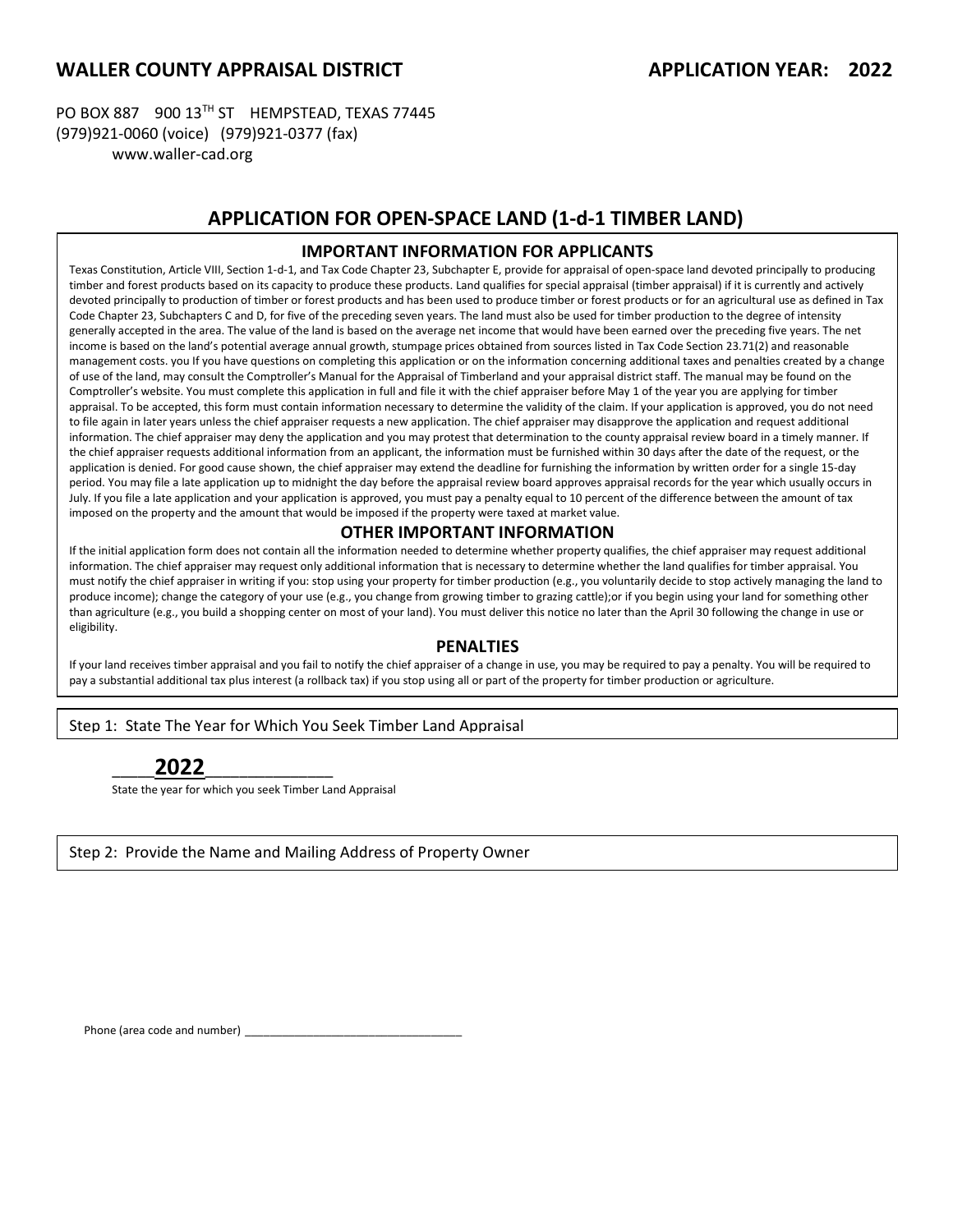#### Step 3: Describe the Property for Which You Seek Timber Land Appraisal

Give legal description, abstract numbers, field numbers or plat numbers. You may attach last year's tax statement, notice of appraised value or other correspondence identifying the property rather than completing this section.

| Number of Acres for Which Application is Made:<br>acres                                                                                                                 |
|-------------------------------------------------------------------------------------------------------------------------------------------------------------------------|
| Please check the appropriate box for "Yes" or "No"                                                                                                                      |
| N <sub>0</sub>                                                                                                                                                          |
| If no, you must complete all applicable questions.                                                                                                                      |
| If yes, you need only complete those parts of Step 4 that have changed since your earlier application or any information in Step 4 requested by the chief<br>appraiser. |
| l No                                                                                                                                                                    |
| Step 4: Describe the Property's Use                                                                                                                                     |

While land must currently be devoted principally to the production of timber or forest products to qualify for timber appraisal, the requirement to show a history of use for five of the previous seven years can be satisfied by timber production or by agricultural use.

Agricultural use includes, but is not limited to, the following activities: (1) cultivating the soil; (2) producing crops for human food, animal feed or planting seed or for the production of fibers; (3) floriculture, viticulture and horticulture; (4) raising or keeping livestock; (5) raising or keeping exotic animals or fowl for the production of human food or fiber, leather, pelts or other tangible products having a commercial value; (6) planting cover crops or leaving land idle for the purpose of participating in a governmental program provided the land is not used for residential purposes or a purpose inconsistent with agricultural use or leaving the land idle in conjunction with normal crop or livestock rotation procedures; (7) wildlife management; and (8) beekeeping.

Agricultural land use categories include: (1) irrigated cropland, (2) dry cropland, (3) improved pastureland, (4) native pastureland, (5) orchard, (6) wasteland, (7) timber production, (8) wildlife management, and (9) other categories of land that are typical in your area.

1. Describe the current and past timber production or agricultural uses of this property as described above, starting with the current year and working back 5 years or until you have shown 5 out of 7 years of use.

| Year | Category of Land (list all that apply) | Acres Principally Devoted to<br>Timber Production or Agricultural<br>Use |
|------|----------------------------------------|--------------------------------------------------------------------------|
| 2022 |                                        |                                                                          |
| 2021 |                                        |                                                                          |
| 2020 |                                        |                                                                          |
| 2019 |                                        |                                                                          |
| 2018 |                                        |                                                                          |
| 2017 |                                        |                                                                          |
| 2016 |                                        |                                                                          |
| 2015 |                                        |                                                                          |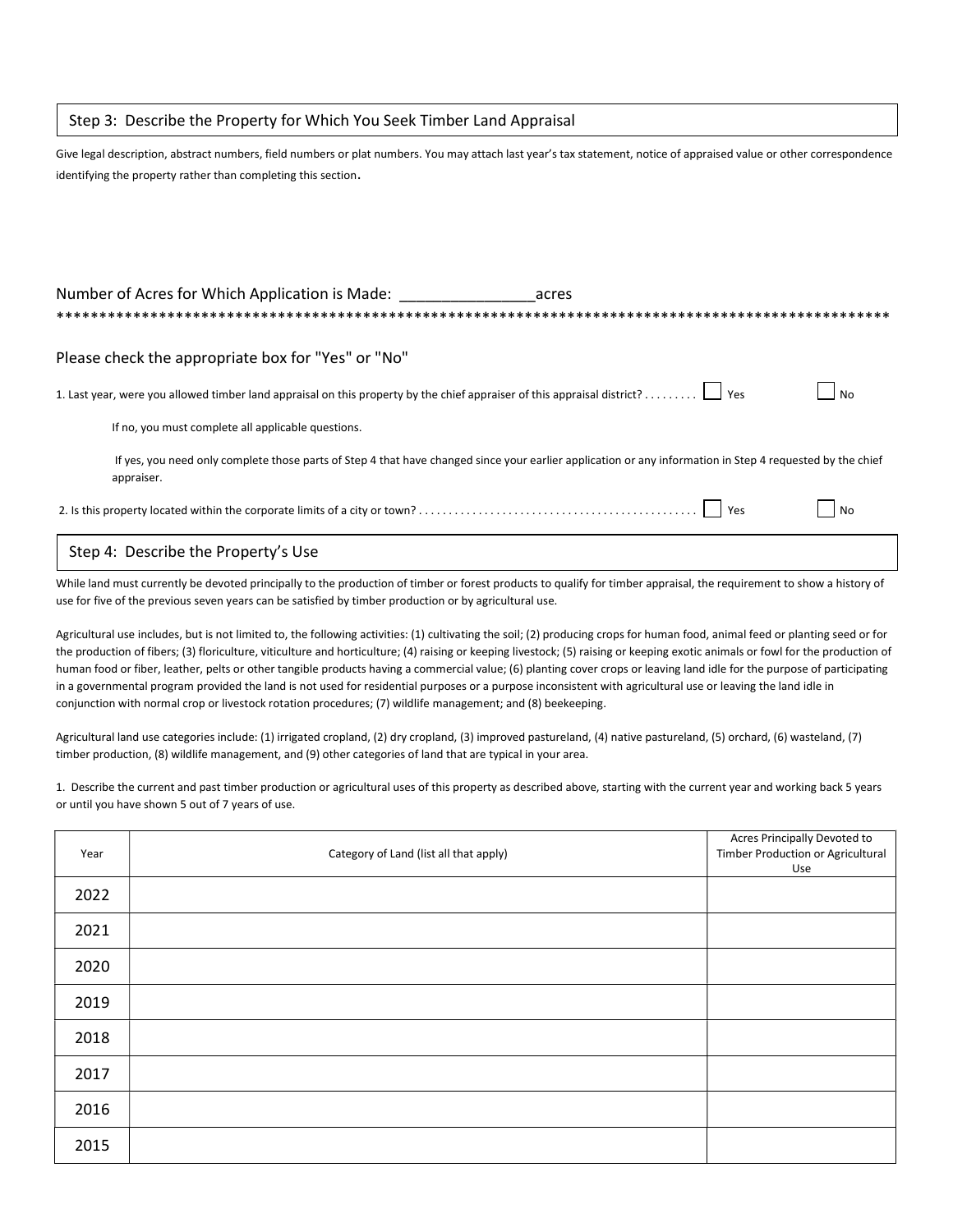2. List the total number of acres of the property described in Step 3 in each of the following forest types:

| Forest Type                                                                                                 | Acres |
|-------------------------------------------------------------------------------------------------------------|-------|
| Pine forest (Pine and other softwood trees make up at least 2/3rds of the free-to-grow trees.)              |       |
| Hardwood forest (Hardwood trees are at least 2/3rds of the free-to-grow trees.)                             |       |
| Mixed Hardwood forest (Neither soft nor hardwood trees make up more than 2/3rds of the free-to-grow trees.) |       |

3. Is this property now used for any non-agricultural activities? List all non-agricultural uses and the number of acres devoted to the use. You may attach a list if the space is not sufficient.

| Non-Agricultural Use | Number of Acres |
|----------------------|-----------------|
|                      |                 |
|                      |                 |
|                      |                 |
|                      |                 |
|                      |                 |

STEP 5: Read, Sign, and Date

By signing this application, you certify that the information provided in this application is true and correct to the best of your knowledge and belief.

| Authorized Signature:<br>SIGN<br>HERE | Date:         |
|---------------------------------------|---------------|
| Printed Name:                         | Phone Number: |

If you make a false statement on this application, you could be found guilty of a Class A misdemeanor or a state jail felony under Penal Code Section 37.10.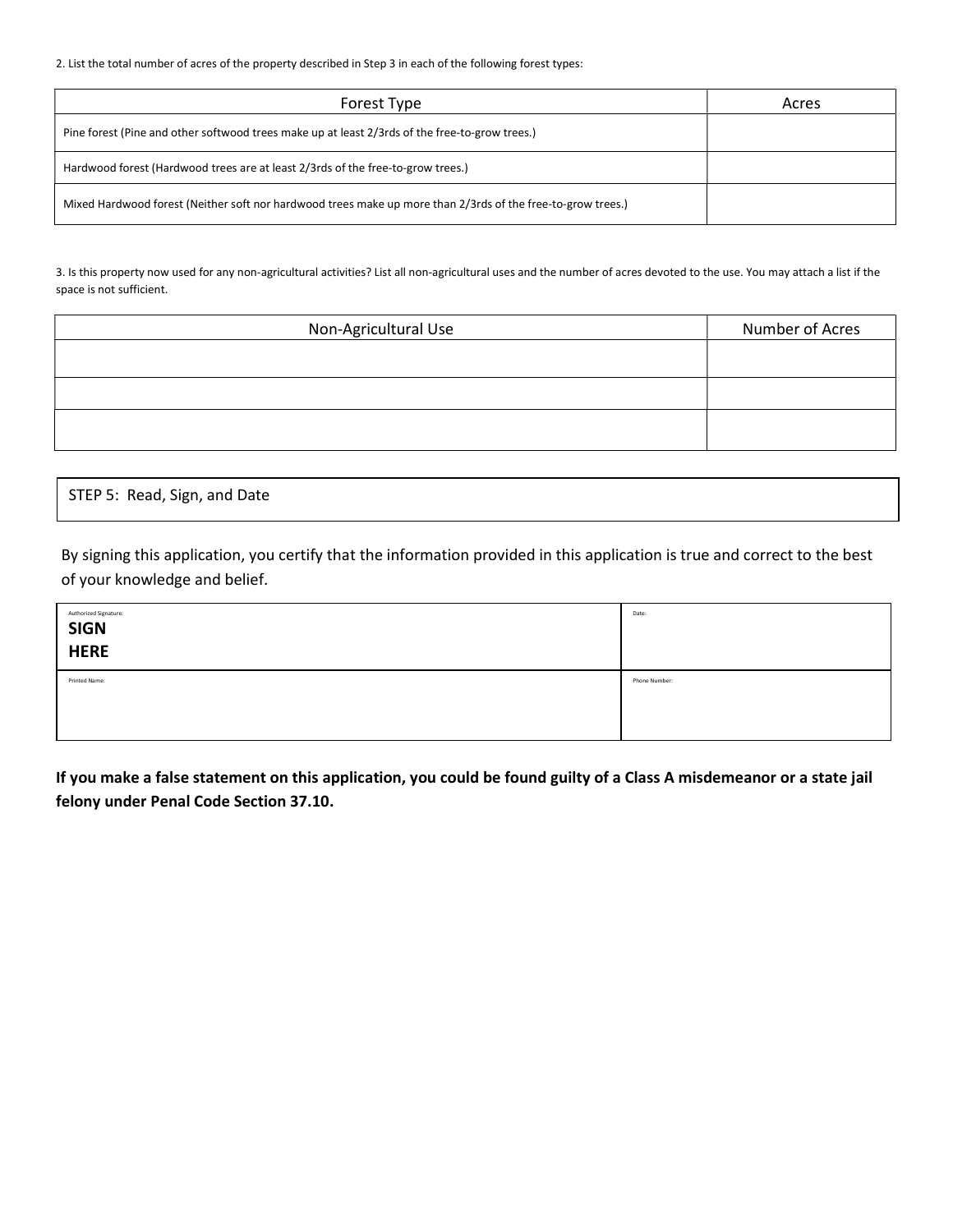## Waller County Appraisal District Supplemental Questionnaire for Timber

THIS INFORMATION IS REQUIRED BY THE APPRAISAL DISTRICT. If this section is not completed and returned to the appraisal district, the OPEN-SPACE LAND (1-d-1 TIMBER LAND) special appraisal will not be granted.

APPLICATION YEAR: 2022 PROP ID:

Owner's Name & Mailing Address:

Legal Description: \_\_\_\_\_\_\_\_\_\_\_\_\_\_\_\_\_\_\_\_\_\_\_\_\_\_\_\_\_\_\_\_\_\_\_\_\_\_\_\_\_\_\_\_\_\_\_\_\_\_\_\_\_\_\_\_\_\_\_\_\_\_\_\_\_\_\_\_\_\_\_\_\_

Please answer the following question and mail this questionnaire back with your application and proof of practices.

- 1. Are the corners of your property marked and visible? YES \_\_\_\_\_\_\_\_\_\_\_\_\_\_\_ NO \_\_\_\_\_\_\_\_\_\_\_\_\_\_
- 2. Are your boundary lines identified and visible? YES NO
- 3. How often is your tract inspected? By whom? \_\_\_\_\_\_\_\_\_\_\_\_\_\_\_\_\_\_\_\_\_\_\_\_\_\_\_\_\_\_\_\_\_\_\_\_\_\_\_\_\_\_\_\_\_\_\_\_\_\_\_\_\_\_\_\_\_\_\_\_
- 4. Do you have legal access to the tract for harvest and/or management equipment? YES \_\_\_\_\_\_\_\_\_\_\_\_\_\_\_ NO \_\_\_\_\_\_\_\_\_\_\_\_\_\_
- 5. Have you offered the timber on this tract for sale within the last five years? YES \_\_\_\_\_\_\_\_\_\_\_\_\_\_\_ NO \_\_\_\_\_\_\_\_\_\_\_\_\_\_

If so, please provide Timber Bid.

- 6. Is it your intention to sell the timber on your tract? If so, when. YES \_\_\_\_\_\_\_\_\_\_\_\_\_\_\_ NO \_\_\_\_\_\_\_\_\_\_\_\_\_\_ DATE: \_\_\_\_\_\_\_\_\_\_\_\_\_\_\_\_\_\_
- 7. How many acres of the tract will be/were harvested? \_\_\_\_\_\_\_\_\_\_\_\_\_\_\_\_\_\_\_\_\_\_\_\_\_ Clearcutting \_\_\_\_\_\_\_\_\_\_\_\_\_\_ Select cutting \_\_\_\_\_\_\_\_\_\_\_\_\_
- 8. Did/will you replant the harvested area? YES \_\_\_\_\_\_\_\_\_\_\_\_\_\_\_ NO \_\_\_\_\_\_\_\_\_\_\_\_\_\_